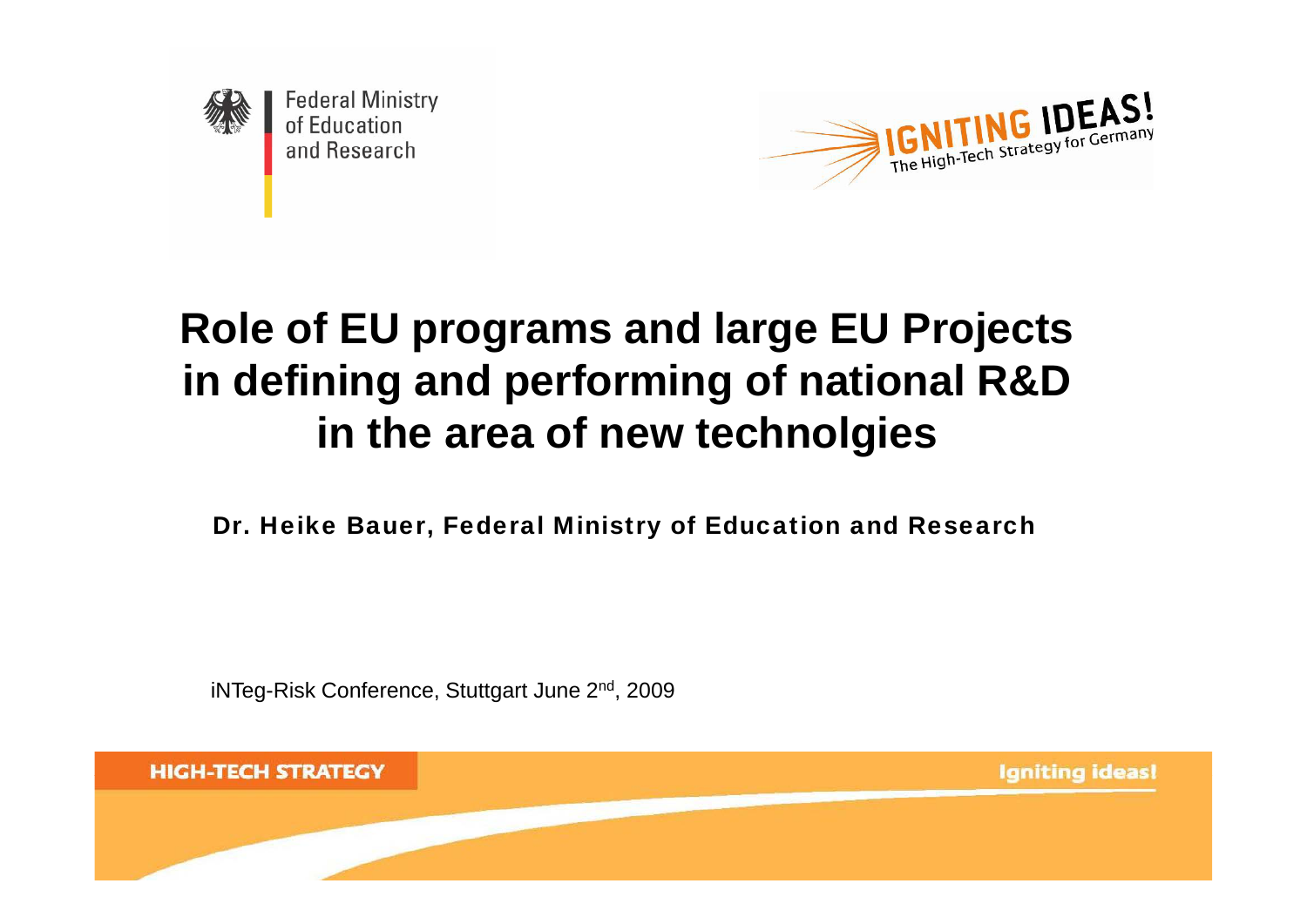

## Success-rates for LARGE CP's in NMP (Integration topics only)

| Call          | Proposals<br>submitted<br>stage1 | Successful<br>Proposals | Success rate |
|---------------|----------------------------------|-------------------------|--------------|
| Call 1 - 2007 | 64                               |                         | 17,2%        |
| Call 2 - 2008 |                                  | 14                      | 18.2%        |
| <b>Total</b>  | 141                              | 25 <sub>l</sub>         |              |
|               |                                  |                         |              |

**LARGE-proposals in the area of Integration,** 

#### **LARGE-proposals in the area of Integration with German coordinator**

| Call          | Proposals<br>submitted<br>stage1 | Successful<br>Proposals | Success rate |
|---------------|----------------------------------|-------------------------|--------------|
| Call 1 - 2007 |                                  |                         | 28,6%        |
| Call 2 - 2008 |                                  |                         | 35,70/1      |
| <b>Total</b>  | 28                               |                         | 32,1%        |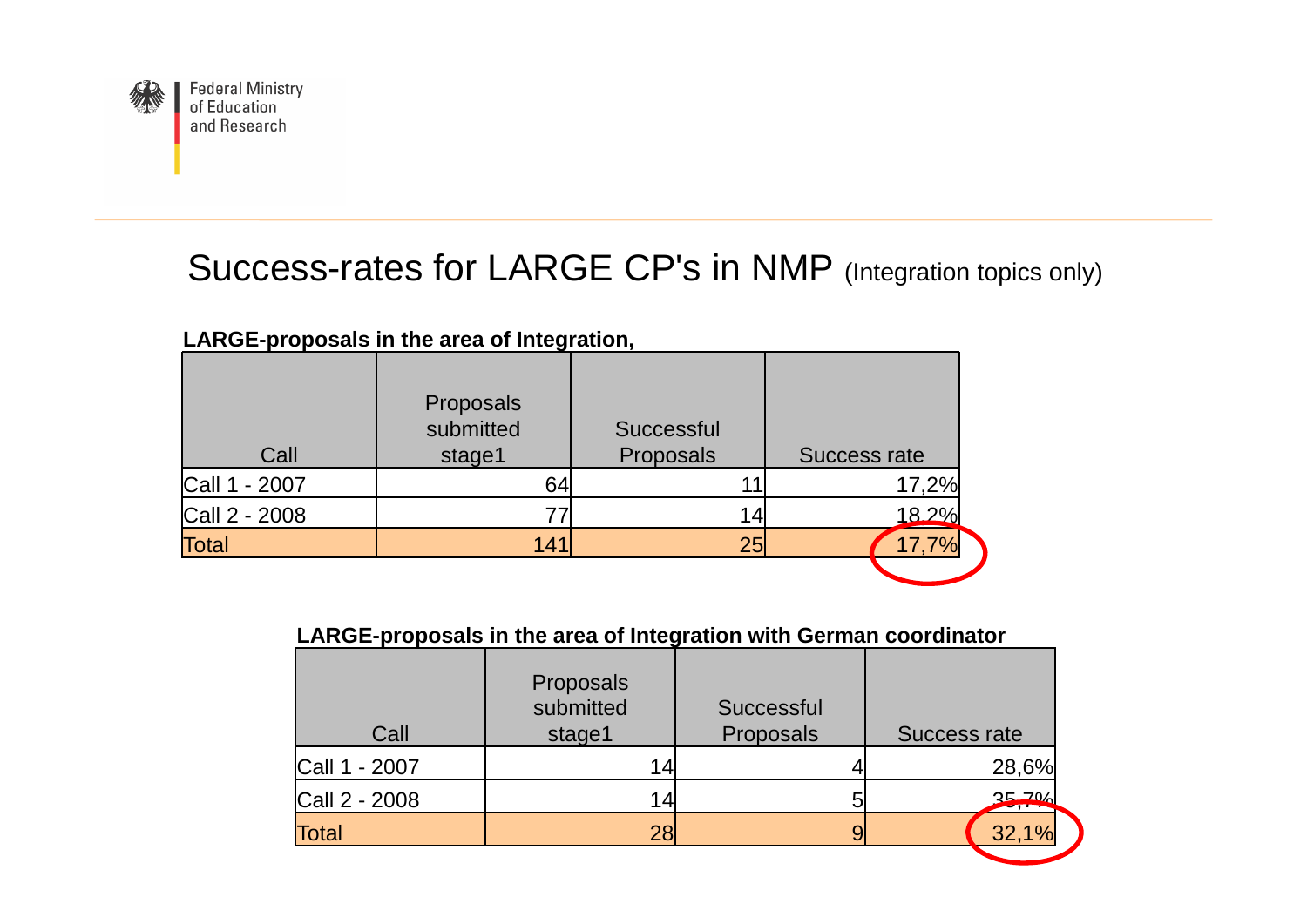

#### Correlation of European and national R&D Programs

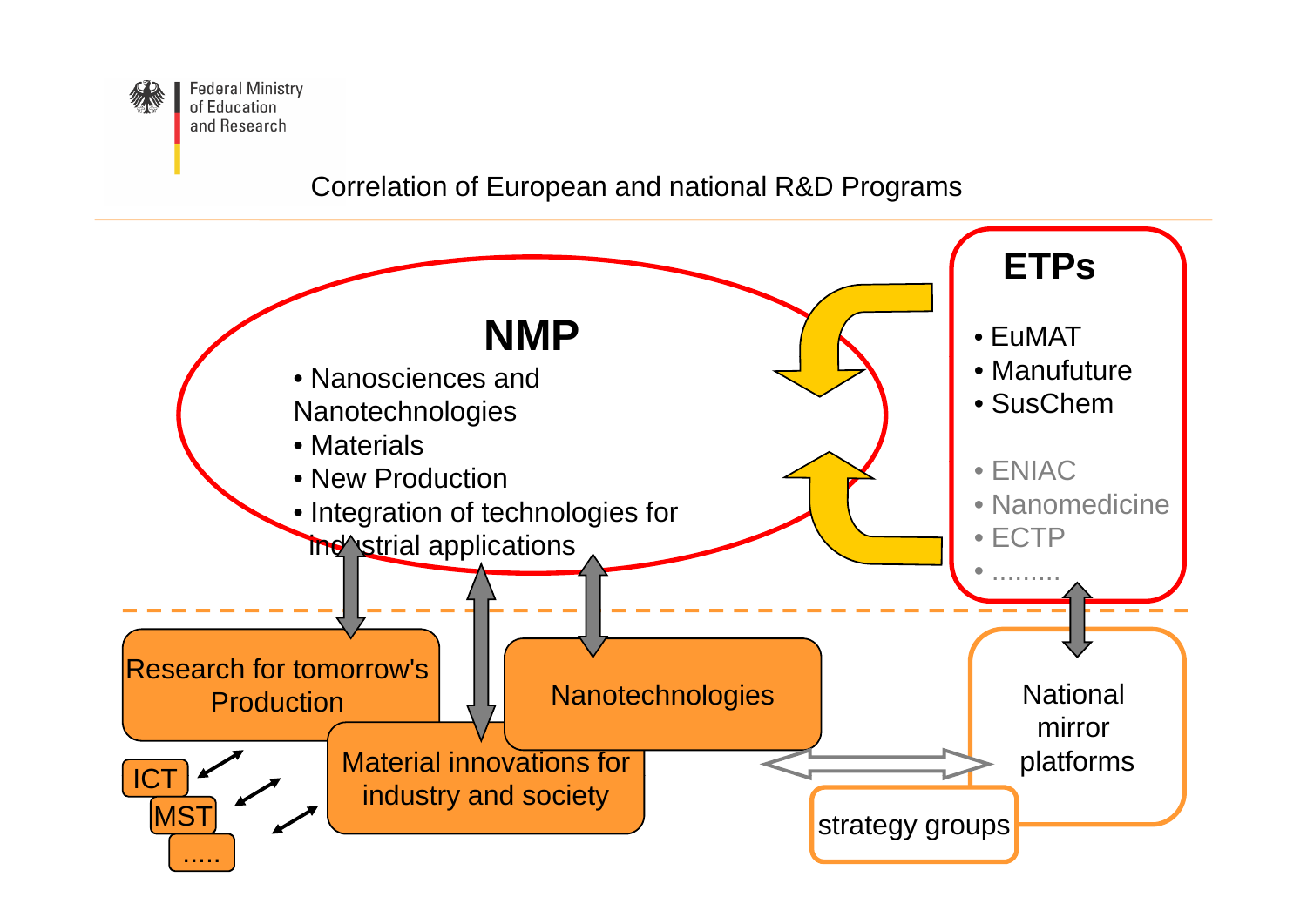

### **BMBF Directorate-General 5 Key technologies - Research for Innovation**

• R&D funding through several framework concepts



.......among others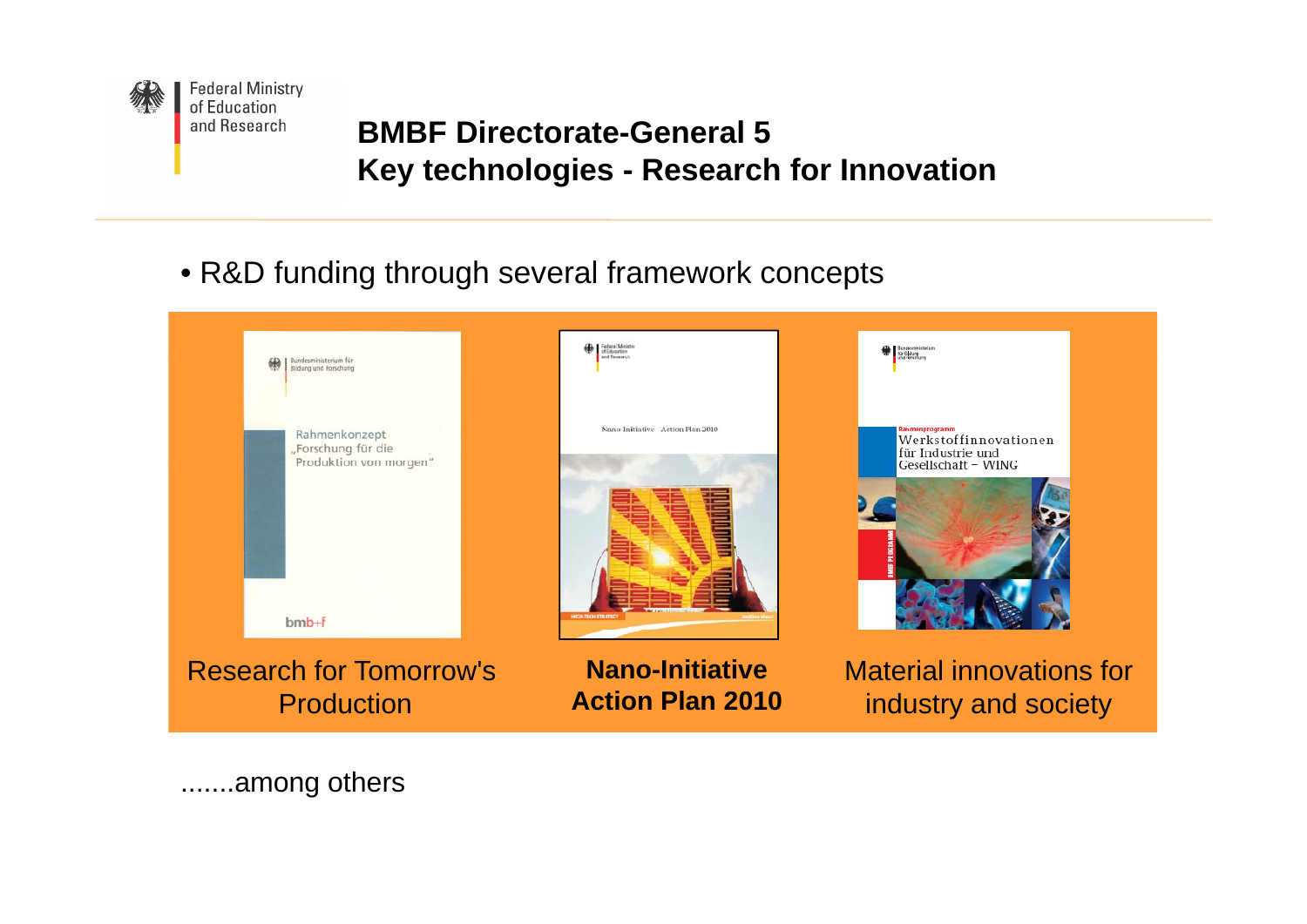

Framework concepts are designed as "learning Programmes"



In most framework programs, future trends are analysed and recommended by a strategy group, which has members from science, industry and other organisations related to the field under investigation